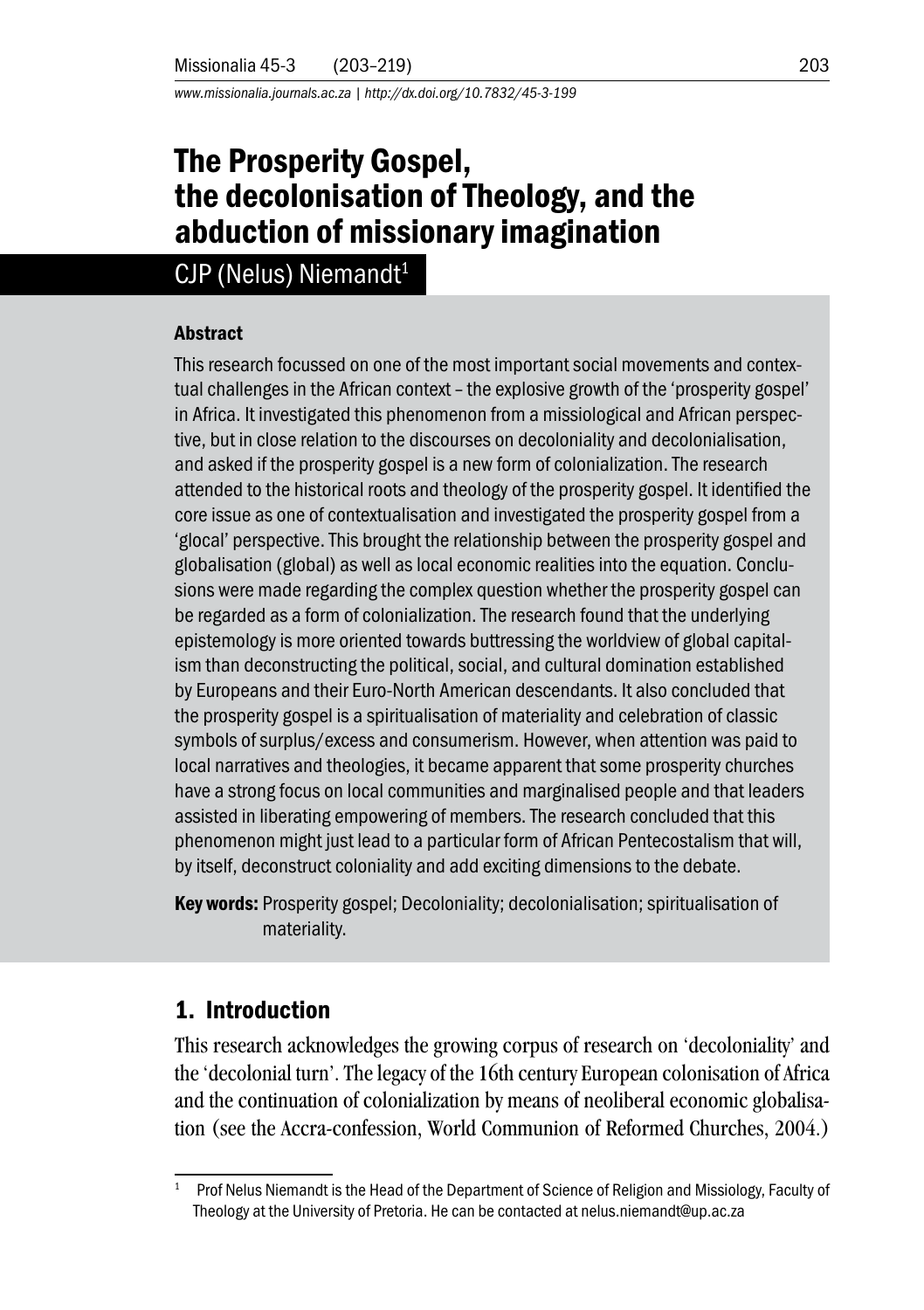are still shaping Africa. The persistence of coloniality as a power of entanglement by multiple global hierarchies of sexual, political, epistemic, economic, spiritual, linguistic, and racial forms of domination continues to influence life and ideas in Africa. The relationship between mission and Missiology on the one hand, and colonialization and coloniality on the other, is still keeping many theologians occupied in crucial theological discourses, as is evident in the theme of the South African Missiological Society 2017 congress.

This research is focussed on the methodological response of Missiology to current social movements and contextual challenges in a local, regional, and especially African context. The argument is that attention must be focused on a new form of colonialization that is sweeping through much of the 'southern' hemisphere, and especially sub-Saharan Africa, in the form of the growing influence of the so-called 'prosperity gospel'. Does the prosperity gospel represent a particular expression of coloniality? Is it yet another form of economic and spiritual domination, under the guise of spiritualised economic liberation? In the South African context, particular expressions of the prosperity gospel became the centre of public attention with an official investigation into certain practices of Christian churches by the *Commission for the Promotion and Protection of the Rights of Cultural, Religious and Linguistic Communities* (CRL Rights Commission). This investigation was announced on the 20 August 2015, and described as an investigative study into the commercialisation of religion (Commission for the Promotion and Protection of the Rights of Cultural, Religious and Linguistic Communities  $=$  CRL Rights Commission 2015). The CRL Rights Commission chairperson, Thoko Mkhwanazi-Xalavu, described the investigation as follows:

We are launching an investigative study on the commercialisation of religion and the abuse of people's belief systems in terms of when these institutions are being run, how are they being run, where is their funding going into, who collects how much and what do they do with the money, where does the money eventually go to, what are the governing principles that are there (CRL Rights Commission 2015).

The prosperity gospel represents a rather controversial strand of global Christianity, and it cannot be labelled or bound up in a single definition. It is 'transformative in nature, adapting to contexts, and travelling through history…' (Heuser 2015:16). Heuser (2015:16, 2016:3) says its texture covers a sense of spiritual advancement but, in most cases, the emphasis is on material prosperity. There seems to be considerable concern about aspects of the prosperity gospel, as is evident from the aforementioned official investigation by the CRL Rights Commission. This is also the case in ecumenical movements - the Lausanne movement warned, in their 2010 Cape Town Commitment, that the prosperity gospel raises significant concerns.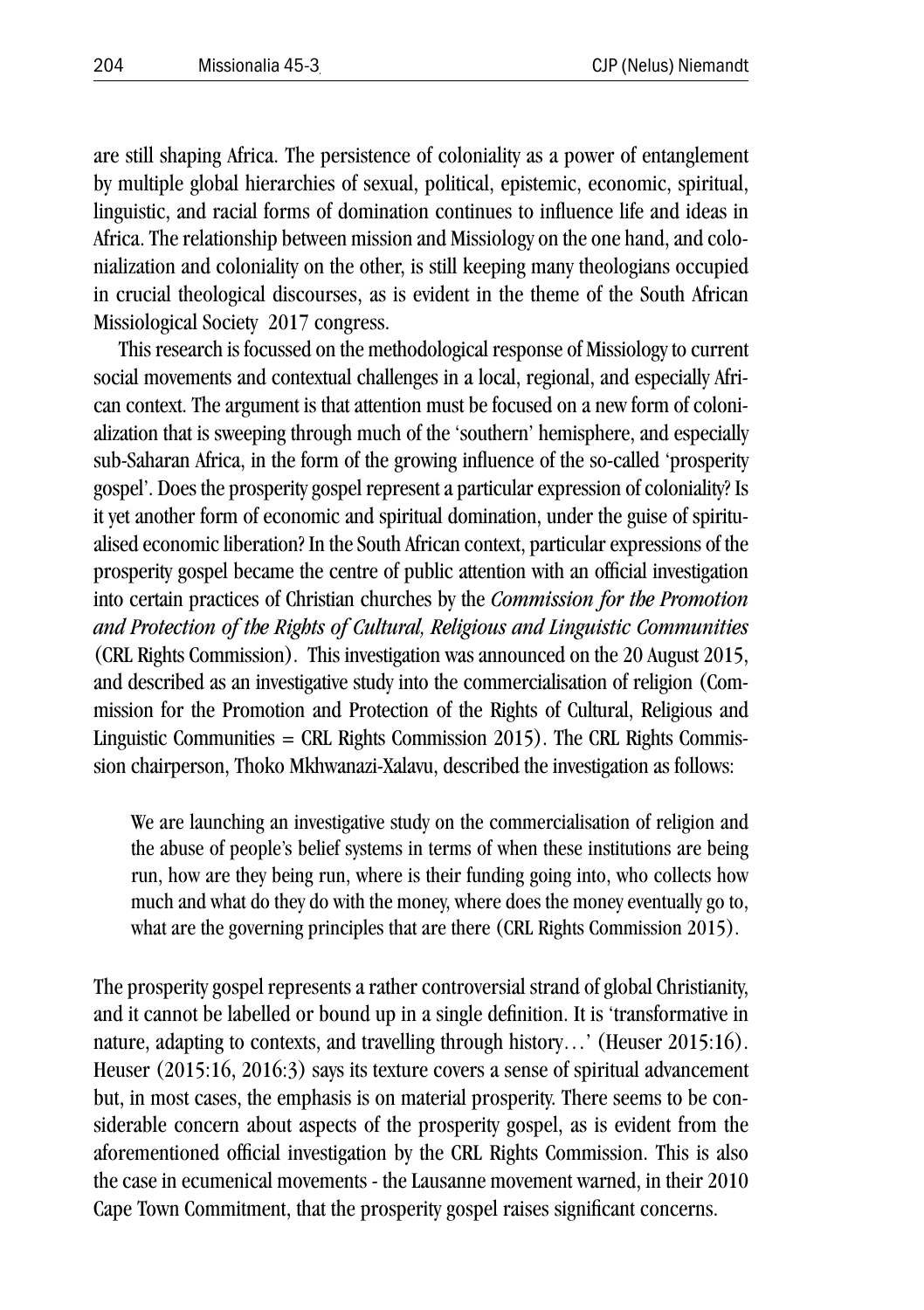This research will investigate those aspects of the prosperity gospel related to the overall theme of Africanisation as a form of decolonising Missiology, and attempt to formulate a Missiological response to a very important social and theological movement by attending to the following research questions:

- What is the 'prosperity gospel' from an African perspective?
- What are the historical roots and theology of the 'prosperity gospel'?
- The relation between the prosperity gospel, mission and missionary imagination?
- What is the relationship between the prosperity gospel and globalisation?
- What is the relationship between the prosperity gospel and local (economic) realities?
- Relations between the prosperity gospel and colonialization?

It will show why a Missiological discourse on the prosperity gospel must be partand-parcel of any discussion on the Africanisation of Missiology, as a form of decolonising theology.

## 2. The historical roots and theology of the Prosperity Gospel

Hunt (2000:331) was one of the first observers to identify the impact of the prosperity gospel. He places the historical roots within the 'one-way exportation' of North American Christian-oriented movements. The prosperity gospel is placed within the Pentecostal faith (Hunt 2000:332, Heuser 2015:21), but more specifically within a USA-style religion with a tendency towards a materialist orientation. Heuser (2015:17, see Gbote & Kgatla 2014:6) also identifies the 'American genealogy' of the prosperity gospel. He calls the post-war or Cold War Pentecostal re-invention in America the decisive historic point of reference to understanding the prosperity gospel  $(2016:2)$ . Gbotoe  $(2013:49)$  shows the strong connection between American Pentecostalism and the prosperity gospel, and mentions Oral Robert as one of the important founding figures in the development of the prosperity gospel. Other influential persons include Kenneth Haggin, AA Allen, and TL Osborn (Gbotoe 2013:52). More recently, Kenneth Copeland and Creflo Dollar also played an important role. Heuser (2016:2-4, see Hunt 2000:331-332) draws attention to the impact of globalisation on the Pentecostal movement, and the resultant de-localisation from the North to the global South (due to the globalisation of Pentecostalism).

The prosperity gospel must be understood in terms of the close relationship with Pentecostalism. A brief overview by Hunt (2000:332) summarises the typical Pentecostal basics of the prosperity gospel by identifying the emphasis on the 'second baptism' (of the Spirit), the so-called 'gifts of the Spirit' (*charismata* such as speaking in tongues, the importance of prophecy) and the enthusiasm for revival.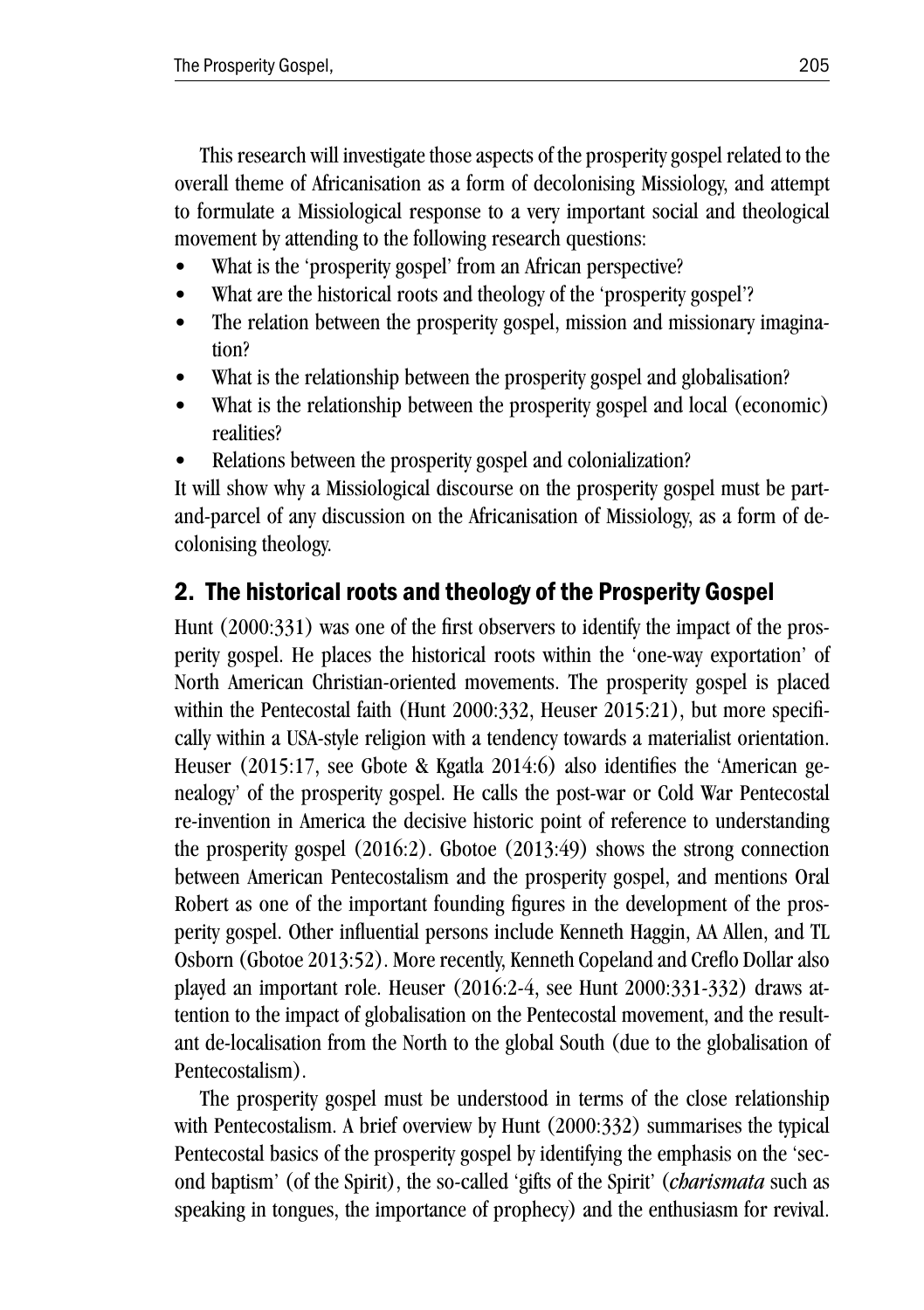It has a fundamentalist approach and deep confidence in the truth and universal application of the Bible, and the importance of divine 'truth'.

The prosperity gospel represents a new interpretation of Pentecostal theology in the sense that it emphasises the spiritual value of earthly or material blessings. Heuser (2016:3) explains: 'The prosperity gospel undertakes grand efforts to theologise material richness, and to manifest and keep the spiritual control over money'. Certain phrases became associated with this process, such as 'naming and claiming' and 'sowing and reaping', summarising the theological ideas that religious speech and terminology can create reality and that divine blessing flows from a covenantal relationship with God (and financial contributions that show loyalty to the covenantal relationship). This makes it clear that a cause-and-effect relationship between a believer and God belongs to the core of the prosperity gospel. The 'law of faith' is a core concept in this theology – a kind of legal spiritual system that stresses the potency of faith. The typical Pentecostal confidence in faith and the tradition of faith-healing has transformed into a more material reality (and a spiritualisation of material reality). In this process, money became a prominent symbol of God's blessing. Material wealth started playing a central role in the Pentecostal imagery and understanding of communities (Heuser 2016:3). Gbotoe (2013:109) emphasises an even more problematic issue regarding the image of God – respondents in his research have redefined God as a God who wants everyone to be rich and wants humanity to be affluent and enjoy the good of all things in the world.

With the Pentecostal roots firmly established it must, however, be noted that the prosperity gospel transformed into more than a mere expression of Pentecostalism, and that it indeed moved across theological and denominational lines to form a new identity that includes facets of Pentecostalism, Holiness Evangelicalism, American Methodism, African-American Baptism and/or Dutch Reformed Calvinism (Heuser  $2016.2$ 

#### 3. The Prosperity Gospel from an African perspective

The prosperity gospel recently came into the spotlight in Africa (see Wepener and Swart 2017), due to the phenomenal growth in this particular expression of Christianity in Africa (and many other places), and due to the official attention to strands (and particular expressions) of this form of faith in South Africa by the CRL Rights Commission (CRL Rights Commission 2015).

The African context can be better understood when one understands the close relationship between the prosperity gospel and African Pentecostalism. Gbote and Kgatla (2014:3) call prosperity gospel another form of Pentecostalism. Africa quickly embraced Pentecostalism, and soon afterwards the prosperity gospel that entered Africa in the wake of Pentecostalism. A survey by the PEW Research Centre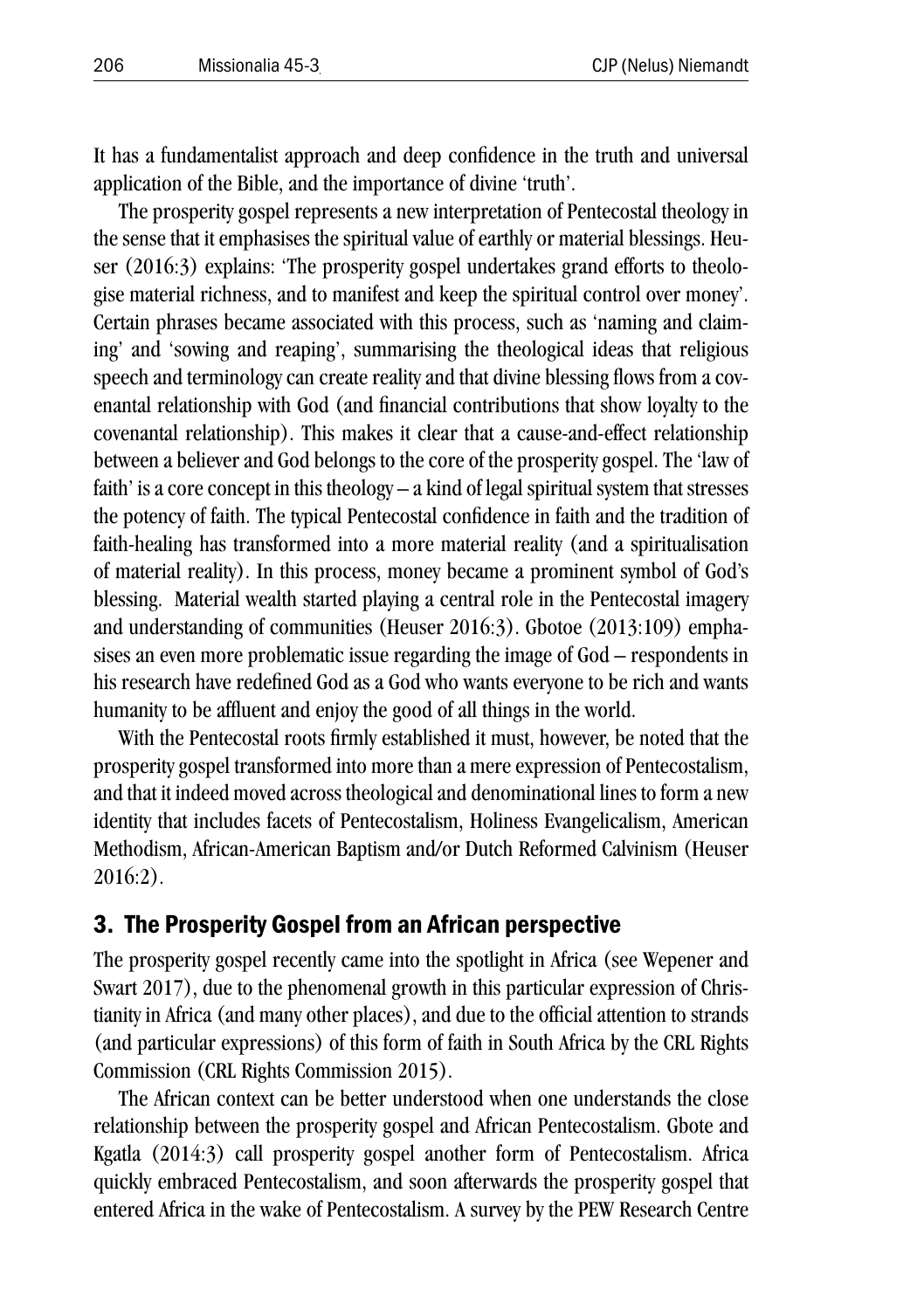found that in sub-Saharan Africa, 'in most countries, more than half of Christians believe in the prosperity gospel – that God will grant wealth and good health to people who have enough faith' (PEW Research Centre 2010). Gbotoe (2013:106) mentions a figure as high as  $62\%$  in his research. Heuser  $(2015:23)$  states that the prosperity gospel demands academic reflection because it has become a tradition of thought within the full range of Christianity, and because it influences 'the multiform relief of religions in Africa'.

Post-colonial times, with its emphasis on economic transformation, material independence, and self-actualisation, proved to be a fertile context to reshape African religious landscapes (Heuser 2015:18). The economic and political situation in many African countries represented an opportunity to the followers of this theology. Rather than orientating itself along the lines of liberation theology with its option for the poor, it theologised wealth and simultaneously kept spiritual control over money by spiritualising richness and wealth (Heuser 2016:3). Gbotoe (2013:56) mentions the following factors that contributed to the proliferation of the prosperity gospel in Africa: poverty, consumerism, utilitarianism, and globalisation. He argues that traditional African religious beliefs created a fertile ground for the propagation of the core elements of the prosperity gospel.

It especially connected with the propensity towards ritual, ritual enactments of offerings, and elaborate rituals of gift exchange that characterises traditional African worship.

It must, however, be noted that the prosperity gospel, with the integration of material prosperity and the blessing of the Holy Spirit, also connects with, '…the long history of Christian mission and its concepts of social change' (Heuser 2015:22). Kwakye (2015:215-228) has shown that many mission societies regarded the Gospel as a tool for both communal and individual prosperity. If Kwakye's observations are correct, it might just be that the work of the many mission societies that focused on community transformation and communal improvement were actually preparing the way for the prosperity gospel.

The prosperity gospel seems to be paradoxical, perhaps due its transformative and adaptive nature. Although it made itself at home in many African countries and in countless African faith communities, Gifford (2015:97) found – in his careful analysis of the theology of David Oyedepo – that Oyedepo's particular Prosperity Theology is not '…African in the sense of having some special focus on Africa'. Oyedepo very seldom focuses on African or Nigerian realities, and does not attempt to address it; and Gifford is critical of Oyedepo's contribution of challenging Nigeria's socio-political system. On the other hand, Heuser (2015:19) refers to Ray McCauley from Rhema Bible Church in South Africa, and also mentions his involvement in the day-to-day politics of South Africa. He initially became involved in negotiations between political par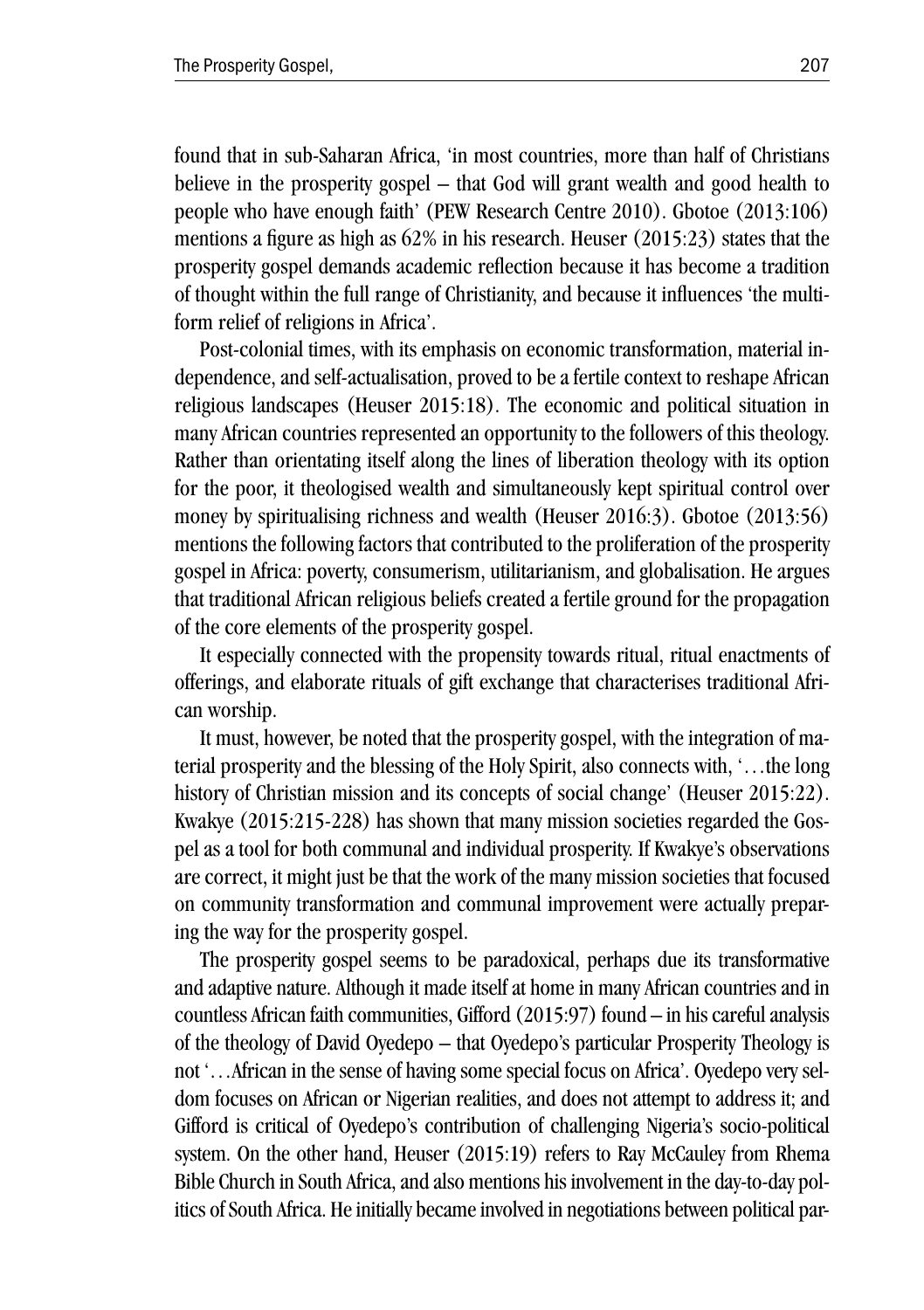ties because, as he explained – 'I think we need to be a moral compass somewhere on the basis of what goes on in the country' (Mail & Guardian 2015). In an opinion piece in the Star newspaper he took a strong stance on the issue of racism (The Star 2016). It is clear that McCauley, nearly an iconic example of 'prosperity theology' in South Africa, is willing to address socio-political issues, and that his theology represents an attempt to Africanise and localise prosperity theology (although more careful analyses will be needed to understand his position and role in terms of a discourse on decolonisation and coloniality.) Another example may be Prophet T.B. Joshua from Nigeria. His ministries certainly focusses on African realities as he distributes food parcels to the needy and issues bursaries to students (even though the ministries may be critiqued in many other facets).

In the South African context, the CRL Rights Commission started an investigation into Christian churches. In the Commission's (2016) preliminary report, the Commission says:

In recent years, scores of churches, religious Organisations, and traditional healing practices have mushroomed throughout the country, changing the face of the religious communities and practice irreversibly. Streets are marked with signs and advertisements with promises of miracles, ranging from healing to prosperity (CRL Rights Commission 2016:6).

This preliminary report explains the goals of the investigation as to (CRL Rights Commission 2016:3-4):

- Investigate and understand further issues surrounding the commercialisation of religion and traditional healing.
- Identify the causes underlying the commercialisation of religion and traditional healing.
- Understand the deep societal thinking that makes some members of our society vulnerable and gullible to views expressed and actions during religious ceremonies.
- Assess the religious framework and its relevance to deal with the prevailing religious challenges.
- Formulate findings and recommendations that address the *status quo* on commercialised religion and traditional healing.
- Investigate what the spread of religious institutions in the country is.
- Establish what various miraculous claims are made by religious leaders and traditional healers regarding the powers to heal and do miracles.
- Assess what form of legal framework regulates the religious and traditional sectors currently.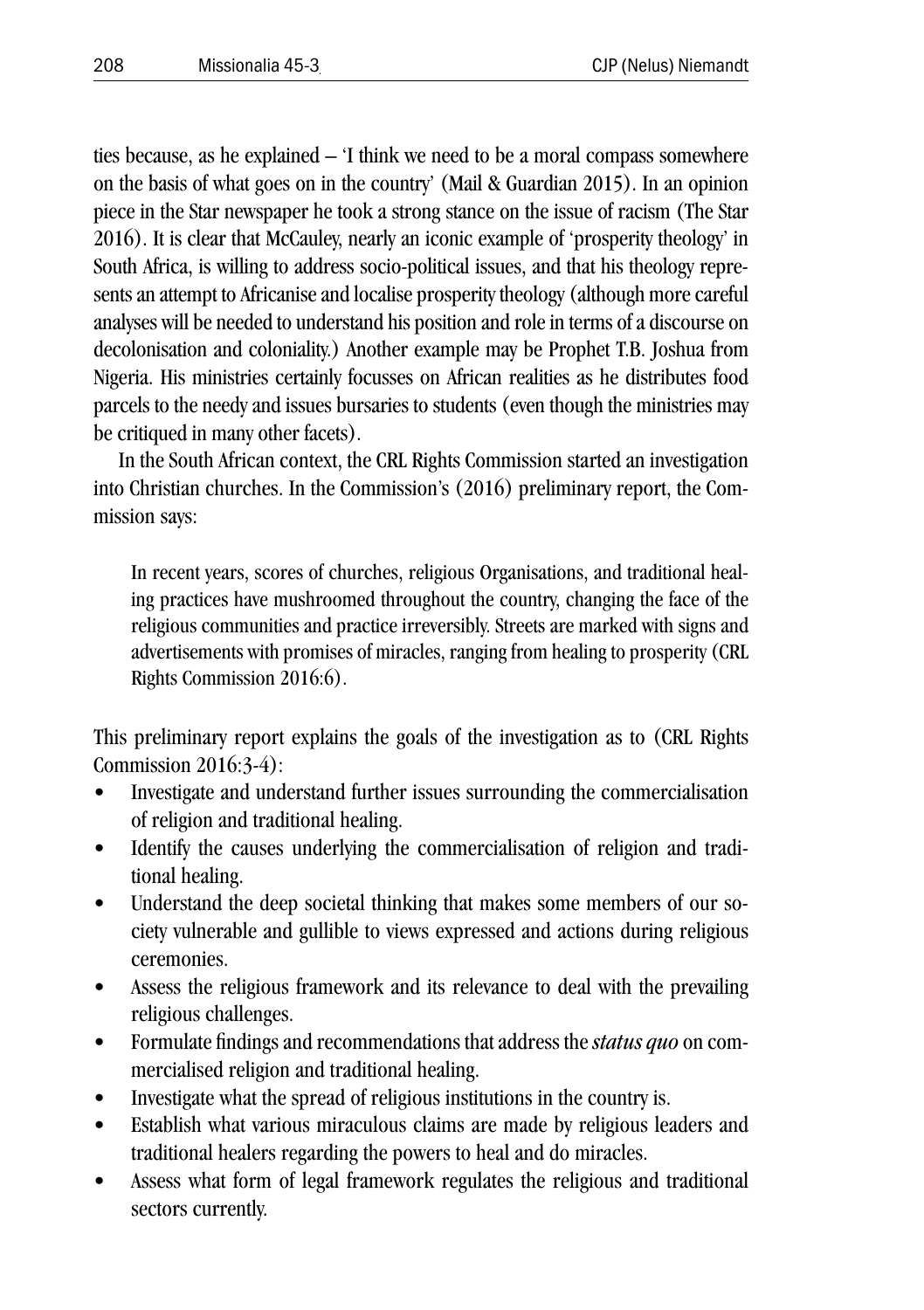It is difficult to describe all the facets of the prosperity gospel within the scope of this research.<sup>2</sup> The Lausanne movement (2010) defined the prosperity gospel in the 2010 Cape Town Commitment as '…the teaching that believers have a right to the blessings of health and wealth, and that they can obtain these blessings through positive confessions of faith and the "sowing of seeds" through financial or material gifts'.<sup>3</sup> Heuser (2015:20) emphasises the focus of the prosperity gospel on a material sense of prosperity. He argues that the prosperity gospel is a rediscovery of the world at large, and a culture based on the material prosperity promises of the Gospel. Hunt (2000:332-333) states that the doctrine of the assurance of divine physical health and prosperity through faith is at the forefront of this expression of Christian faith. It means that 'health and wealth' are the automatic divine right of all Bible-believing Christians and may be procreated by faith as part of the package of salvation, since the atonement of Christ includes not just the removal of sin, but also the removal of sickness and poverty. There is a cause-and-effect relationship between God and the faithful. The understanding is that in a covenant relationship God will stay true to His promises and the covenant-followers will receive a multitude of blessings. This is why Gbotoe (2013:26) calls it a 'commercialized Gospel'. Gbotoe (2013:48) also draws attention to the Missiological motive argued by prosperity teachers – Christians must become wealthy because God wants everyone to prosper so that his word can spread throughout the world.

This phenomenon is wider than the Christian faith. Heuser (2015:23) also refers to Islam and African religions and says: 'Pentecostal Prosperity Gospel successfully traverses *religio-scapes* in which diverse traditions of Christianity, African religions, and Islam merge into the sacred economy of the material' (Heuser 2015:23). Köhrsen (2015:57) also underlines the economic side of this phenomenon and contends that the prosperity gospel influences the economic attitude of followers in a way that allows them to come to terms with modern capitalism. More and more theologians try to understand the prosperity gospel from the vantage point of the economy of the Spirit and how this impacts on behavioural changes, including attitudes towards material possessions, life and work, and how life in abundance materialises in this world (Biehl 2015:145). Perhaps the more popular description by Wikipedia (2017) summarises it best:

<sup>&</sup>lt;sup>2</sup> For a comprehensive description, see the recent volume edited by Andreas Heuser (2015), as well as his article in HTS (2016). Also Gbote and Kgatla in HTS (2014).<br><sup>3</sup> Michael Biehl (2015:140) voiced many of the concerns and critiques African theologians expressed

about the initial statement by the Lausanne movement on Prosperity Gospel, especially because they did not look at its contextualisation in Africa (and Asia).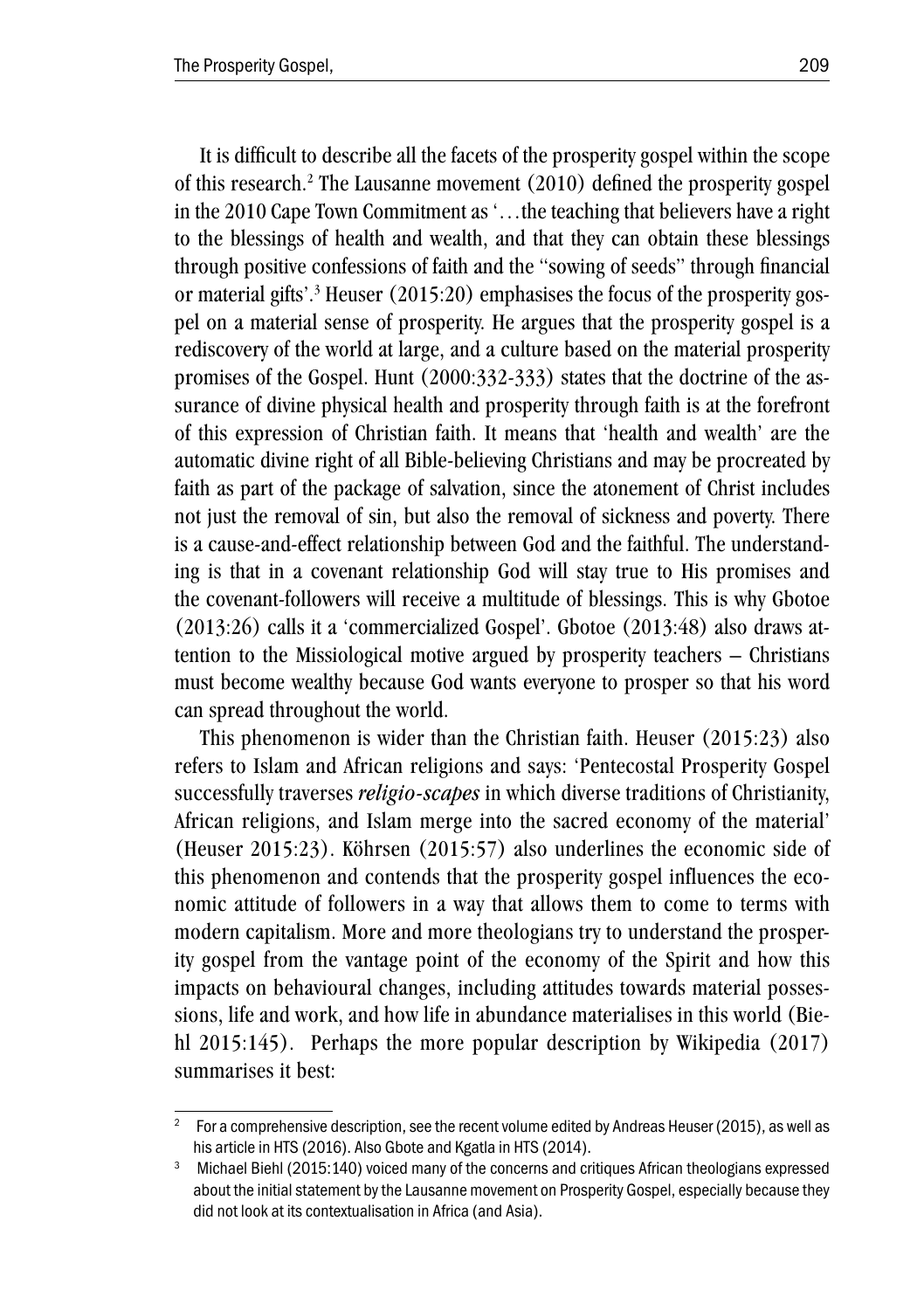Prosperity theology (sometimes referred to as the prosperity gospel, the health and wealth gospel, or the gospel of success) is a religious belief among some Christians, who hold that financial blessing and physical well-being are always the will of God for them, and that faith, positive speech, and donations to religious causes will increase one's material wealth.

And:

Prosperity theology views the Bible as a contract between God and humans: if humans have faith in God, he will deliver security and prosperity.

In the African context, and especially in African Pentecostalism, 'claiming domains of prosperity has become a generic theme…' (Heuser 2015:20). In terms of empirical findings, the PEW Research Centre (2010:32) has shown that African Christian adherents to the prosperity gospel understand it as a situation where God will grant wealth and good health to people who have enough faith. Heuser (2016:2) argues that '… an almost canonised notion of prosperity gospel has spilled over from Pentecostal milieus to other forms of African Christianity within the last two decades'.

### 4. Engaging the Prosperity Gospel – the contextualisation of the Gospel

The widespread occurrence and vitality of the prosperity gospel in Africa raises many questions in terms of engaging it from a Missiological point of view. The reflection on the Africanisation of Missiology represents an opportunity to approach this as an issue of contextualisation embedded in the discourse on the translatability of the Gospel (Sanneh 1989, Gbotoe 2013:122; see also Bevans and Schroeder 2004:386).

True Africanisation of Theology will always be a 'glocal' issue – i.e. both recognising the broader discourses in theology, but also the construction of a localised theology, a place to feel at home (see Walls in Bevans and Schroeder 2004:389). Bosch (1992:427) argued that mission as contextualisation involves the construction of a variety of 'local theologies'. The Africanisation of Theology must attend to ways in which the Gospel narrative relates to, and plays into, local narratives and theologies. The contextualisation of the Gospel demands engagement with the realities of local contexts, and a sensitivity towards marginalised people. Marginalised people are experts in contextualisation because they have a 'double-consciousness' that expose local realities that the centre is bound to miss (Tahaafe-Williams 2016:280-281). The central question is expressed by Bujo (1992:75) in his sharp formulation: 'In which way can Jesus Christ be an African among Africans according to their own religious experience?' This is echoed in one of the important recent ecumenical documents – *Together towards life*: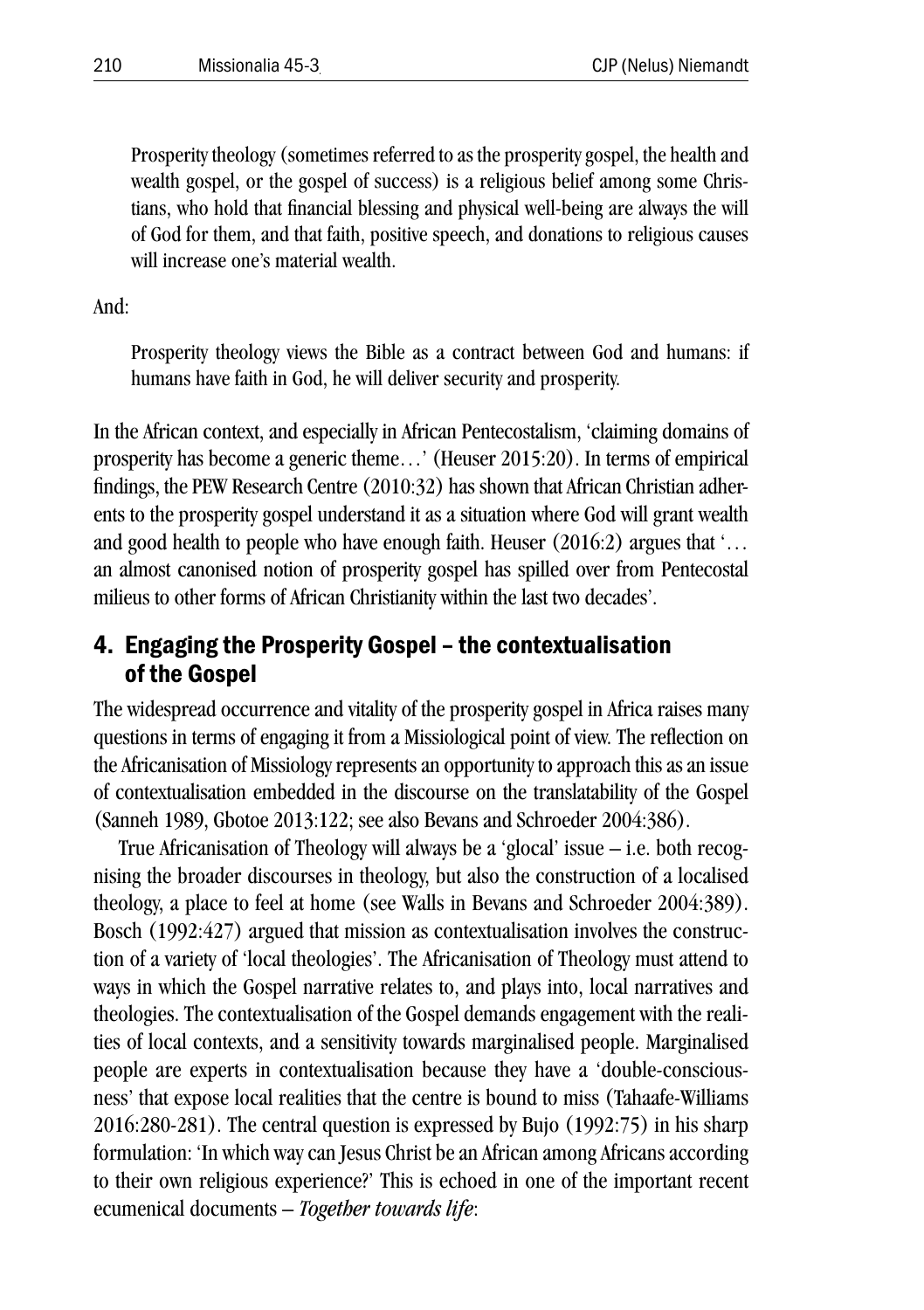The gospel takes root in different contexts through engagement with specific cultural, political, and religious realities. Respect for people and their cultural and symbolic life-worlds are necessary if the gospel is to take root in those different realities (Keum 2013:35).

The concept of the Africanisation of Theology carries within itself a number of anomalies. It tends to generalise the rich diversity of people and expressions of faith in Africa; it threatens to become a new form of colonialization of the mind; and it negates demographic and geographic particularities. True Africanisation will be a 'glocal' enterprise, creating places to feel at home while safeguarding the local commons, recently called the 'new' parish (Sparks *et al* 2014). Küster (2016:206) drew attention to the importance of local cultures strengthening themselves in hybrid forms as counter movements to the powerful forces of globalisation.

This research proposes that the best way to engage with the prosperity gospel will be to understand and encounter the phenomenon from a 'glocal' perspective. In this process, the rest of the research questions will now receive further attention.

### 5. The relationship between the Prosperity Gospel and globalisation

The prosperity gospel embraces globalisation and 'travels well' (Heuser 2016:1). Heuser (2016:3) argues that prosperity messages were made to travel internationally. It is extremely successful in terms of religious mobility, and a short overview of the genealogy of the prosperity gospel shows the strands of exported religion that was part-and parcel of many North American religious movements in the 20th century. It utilised new mass communication media such as radio and television, and, later on, social media, even to the extent that glamorous mass-media productions became a characteristic feature of preachers representing this kind of theology, especially in Africa. White and Assimeng (2016) have, for example, shown the impact and influence of televangelism in Ghanaian Pentecostal churches. This partially explains the ease with which it de-localised from its American origins and re-localised in the global South, and particularly in Africa.

Hunt (2000:334) even likened the prosperity gospel to the famous global franchise McDonalds, and notes that both the fundamentalist doctrines as well as the organisational structure of the various ministries tend to be very alike in form, direction and genre:

They are typically based on well-trained pastors, congregations, Bible schools which turn out hundreds of graduate ministers every year who extol the central tenets of the Faith gospel across the globe, and world-wide systems of communication with believers through publications and audio and visual tapes (Hunt 2000:334).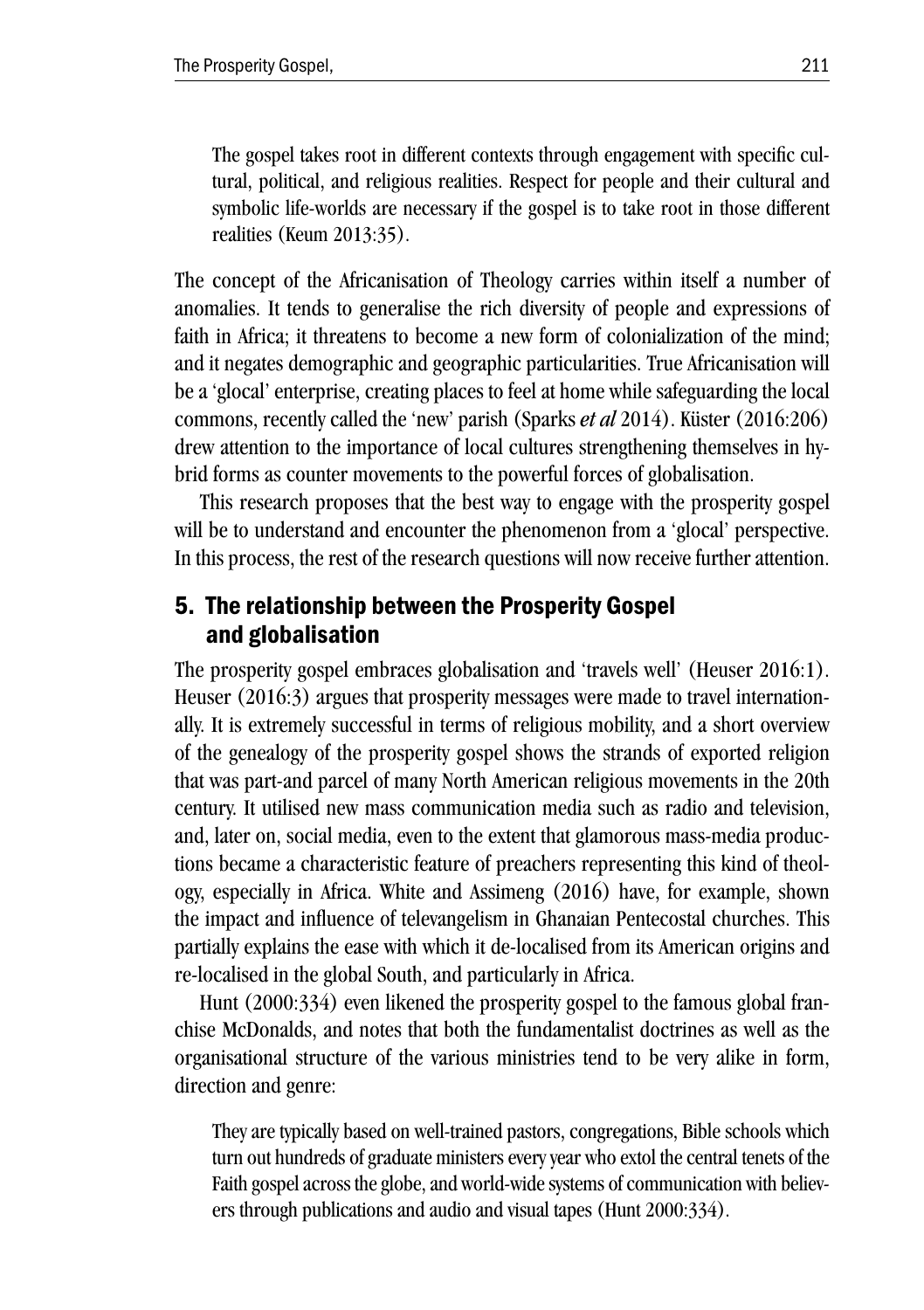Küster (2016) sketches a broader perspective. He argues that globalisation has stamped its mark on theology:

Especially those theologies which consider themselves as contextual undergo deep transformations from localization to deterritorialization, from being mono-cultural to hybridity and from being community centered to multiple belonging (Küster 2016:203).

He states that the emphasis is shifting from contextualisation to glocalisation  $-$  referring to the transformation from '... localization to deterritorialization, from being mono-cultural to hybridity and from being community centered to multiple belonging' (Küster 2016:203).

In summary - it is clear that the prosperity gospel thrives in a 'glocal' context, travels well and succeeds in utilising modern global media to serve its message. It made its way to, and conquered, the religious landscape in Africa (more specifically sub-Saharan Africa). It can be described as a global phenomenon, and as a movement it has benefited tremendously from globalisation. The prosperity gospel cannot be understood outside the broad framework of and characteristics of globalisation.

#### 6. The relationship between the Prosperity Gospel and local (economic) realities

Heuser (2016:6) shows that one cannot come to a proper conclusion about the prosperity gospel from a global perspective alone – attention must be focussed on local realities as well. The whole phenomenon of the prosperity gospel is closely related to economic realities, and church members try to find a religious solution for their socio-economic problems (Gbotoe 2013:61,120). Many prosperityoriented churches are, for example, churches that can be described as centrifugal in orientation, attending to the practical social improvement of local communities, and playing an important role in shaping local economic realities. Many of the smaller prosperity oriented churches demonstrate a sensitivity towards marginalised people, articulating a 'silent theology of survival' (Heuser 2016:7). He draws attention to interesting quantitative empirical research done in South Africa that indicated the socially constructive, born-again consciousness of some prosperityoriented Pentecostal churches. These churches particularly show a high sensitivity towards poverty alleviation. Heuser (2016:7) acknowledges the influential role of Peter Berger in convincing him that Pentecostalism should be viewed as a positive resource for modern economic development, especially in the light of the transformational quality of Pentecostal Prosperity Theology.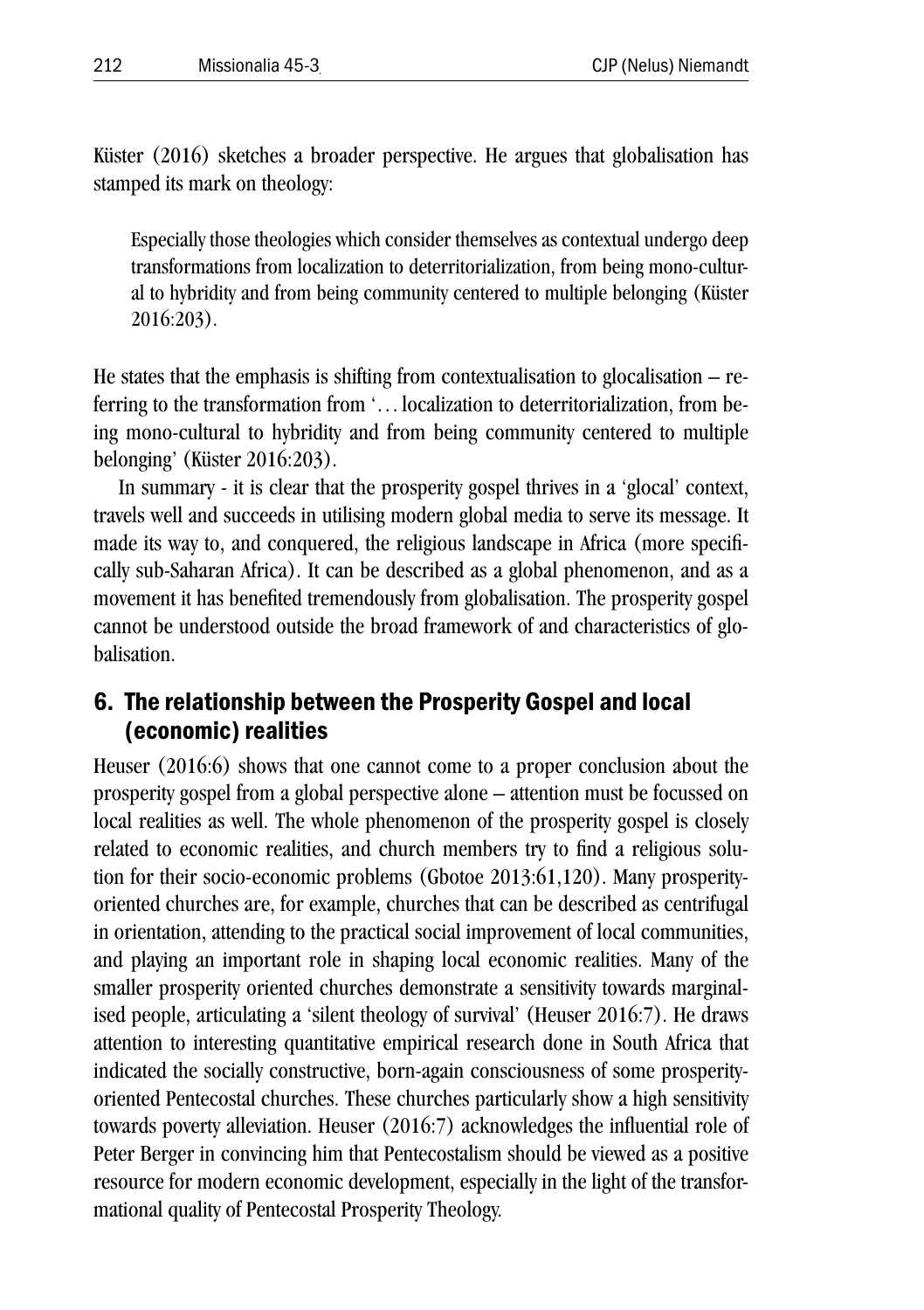Wepener and Swart (2017) found that faith communities following the prosperity gospel generated religious social capital. According to them, there is enough sociological evidence available today to suggest that religious communities represent social spaces 'that may be particularly salient as repositories of social capital.' Their research concluded that these faith communities played an important role in poverty alleviation. Communities that succeeded in generating a high level of social religious capital achieved considerable success in serving the communities material needs, providing opportunities for personal development and community cooperation. There is, indeed, a facet of (and expressions of) prosperity churches that enables marginalised people to improve their lives and experience life in fullness (Tetzlaff 2015:38).

The differentiation in types of prosperity churches must also be kept in mind. Some of these churches are modelled on North American churches and represent a kind of McDonaldisation of the church. Others, perhaps such as those currently being investigated by the CRL Rights Commission, are churches that exist solely for the financial benefit of the church leadership – sometimes called 'prophets for profit'. Gbotoe (2013:70) also noted the glamorous lifestyle of prosperity preachers in Africa. There are, however, prosperity churches with a strong emphasis on the marginalised, and on bringing hope and life in fullness to local communities. We need to hear more of these stories…

Other observers differ, saying that the relationship between the prosperity gospel and local (economic) realities needs more research. Heuser (2016:8) concedes that '…the prosperity gospel and the connection between African Pentecostalism and socio-economic change defies a generalised view'. Research into the narratives of particular prosperity-oriented churches using, for example, the Missiological approach of Hendriks (2004), might reveal interesting facets of the relationship between the prosperity gospel and local (economic) realities. The so-called Pentecostalisation of mission theology found in the mission affirmation of the World Council of Churches (2013), *Together towards Life* (see Biehl 2015:141), with the focus on prosperity of life and affirming and preserving life for all of creation, also opens up interesting avenues of approach to develop this theme.

#### 7. The Prosperity Gospel as a form of colonialization

The more complex question is whether the prosperity gospel can be regarded as a form of colonialization – a continuation of colonial influences on Africa, albeit in different guise? In much of the current discourse a distinction is made between 'colonialization' and 'coloniality'; implying a sensitivity towards the nuances in the discourses. 'Coloniality' refers to the persistent socio-economic and political stratification according to Eurocentric standards. 'Coloniality' is, in fact, the substance of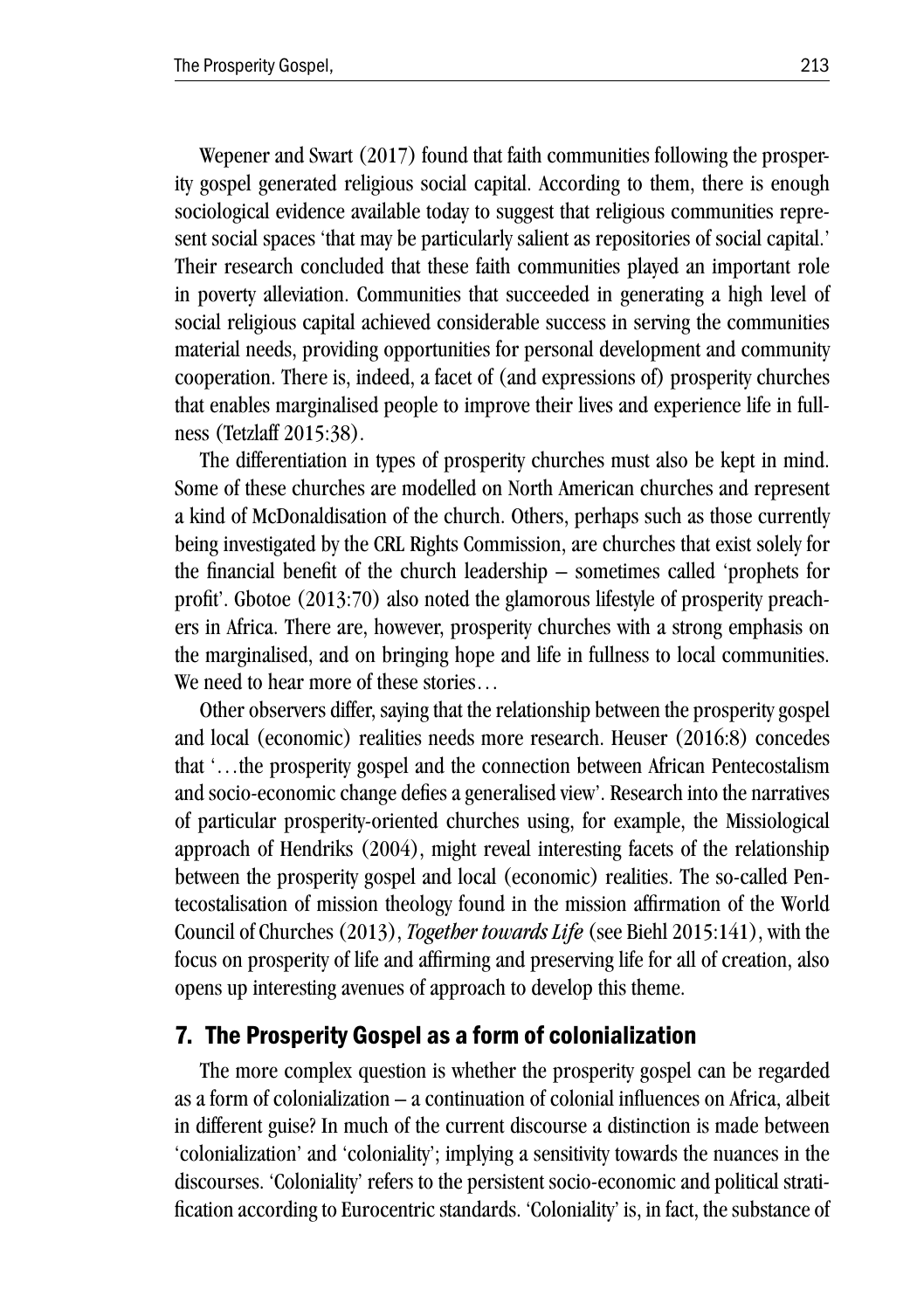the historical period of colonisation — its social constructions, imaginaries, practices, hierarchies, and violence. Decoloniality is a response to the relation of direct, political, social, and cultural domination established by Europeans and their Euro-North American descendants (Quijano 2007:168). It represents a protest against the dominance of Eurocentric thinking.

The argument is far from obvious and clear. I experienced this first-hand when I discussed the investigation by the CRL Rights Commission with a class of senior students, mostly from Africa. I assumed that senior students in theology, trained at a predominantly reformed faculty of theology, would naturally be very sceptical towards the prosperity gospel, would applaud the government investigation into religious malpractices, and would take a strong position against any theology developing a cause-and-effect relationship between God and the faithful. I was quite surprised to observe deep sympathy  $-$  if not outright support  $-$  for the prosperity gospel. This encouraged me to, at least, open up the debate about the relationship between the prosperity gospel and decolonialising theology.

The discussion on the genealogy of the prosperity gospel has shown how it is deeply indebted to, and influenced by, globalisation, and how it gained influence precisely because of its ability to 'travel well' and embrace the opportunities availed by globalisation. Grosfoguel (2011) indicated the close relationship between colonialization and globalisation. Ideas developed by Grosfoguel and others have shown the epistemological connection between coloniality and globalisation, especially the success of the modern/colonial world-system in dominating the world (and the idea that the Eurocentric [Western European] way of thinking are universally applicable, see Quijano 2000: 544,549).

The first question in terms of the investigation into the prosperity gospel as a form of coloniality is whether it challenges the epistemic system or, more precisely, the epistemic hierarchy that privileges Western knowledge and cosmology over non-Western knowledge and cosmologies? Can the prosperity gospel be understood as a form of global contextualisation of the Gospel of Jesus Christ that challenges global power systems, or the empire? My initial response will be to state that the prosperity gospel represents a form of global capitalism that has succeeded in spiritualising the materiality of that system. Hunt (2000:332) has placed the 'cultural origins' of the prosperity gospel, with its materialist orientation, firmly within the North American 'supply-side spirituality'. The underlying epistemology is more oriented towards buttressing the worldview of global capitalism than deconstructing the political, social, and cultural domination established by Europeans and their Euro-North American descendants. It represents a new kind of spiritual domination, and much of the symbols used in prosperity gospel rituals, and in the public demeanour of leaders, are closely modelled on the symbolic universe of the origi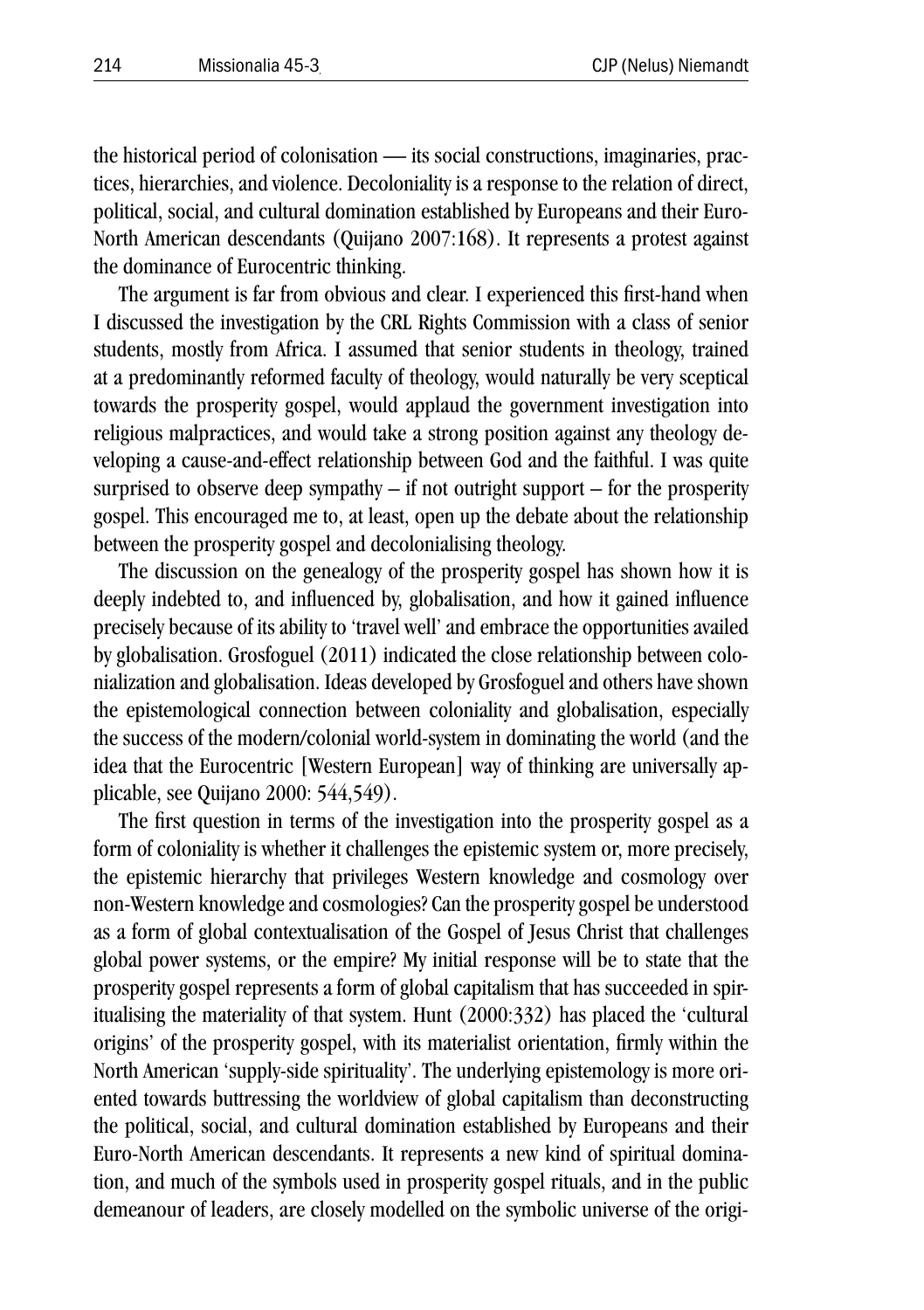nal leadership of the initial 'Faith Movement'. Heuser (2016:3) mentions the fact that many of the African recipients of American 'prosperity theology' received their theological education in North American Faith Gospel milieus, and that they evolved as prosperity megastars of their own, closely modelled on their mentors. These early adapters again mentored a new generation of African prosperity theologians.

The second question relates to the economic impact of the prosperity gospel. Grosfoguel (2011) defined coloniality as a particular global class formation where a diversity of forms of labour (slavery, semi-serfdom, wage labour, petty-commodity production etc.) are going to coexist and be organised by capital as a source of production of surplus value through the selling of commodities for a profit in the world market. The core of the prosperity gospel is a spiritualisation of materiality and raising classic symbols of surplus excess (such as expensive motorcars, private jets, and other symbols of affluence) as symbols of holiness and God's blessing. Gbotoe (2013:70) describes the lifestyle of prosperity gospel preachers as corrupt and lavish. The prosperity gospel thrives on the consumerist ideology. The benefits of this theological approach are not for the corporate church, but are blessings showered on the individual believer. Hunt argues that this brings prosperity doctrines in line with a culture which places the individual as the subject of consumerism. Rather than challenging the 'colonial power matrix', the prosperity gospel sanctifies it. Hunt (2000:334) does not mince his words when stating that the genealogical parent of the prosperity gospel, the 'Faith movement', should be interpreted as the justification of the Western economic free market. Heuser (2016:5) also refers to research into Nigerian megachurches that are not much more than business empires led by business-minded religious entrepreneurs called 'prophets for profit'. They use business and marketing strategies to generate income and '…act as "economic missionaries" with a prime interest in generating rent instead of supporting spiritual aims'.

The issue of contextualisation also involves the construction of a variety of local theologies, and attention must be given to local narratives and theologies. Comaroff (2015:227) and Coleman (2011:33) drew attention to a different reading of Pentecostalism as a kind a religiosity integrated with ordinary life, and as a way in which people can address economic marginalisation. Fröchling (2015:328) has shown that there is a change in the grass-roots level understanding of the prosperity gospel amongst some Nigerian migrants in South Africa towards a more justice-orientation that includes the well-being of the community. Although Heuser (2016:8) reminds us that the Pentecostal narrative of social awareness, in most cases, follows the prosperity gospel semantics of success, transformation, and visibility in society, he also recognises changes and an increased focus on socio-economic change and nurturing an entrepreneurial ethos. I previously referred to the existence of pros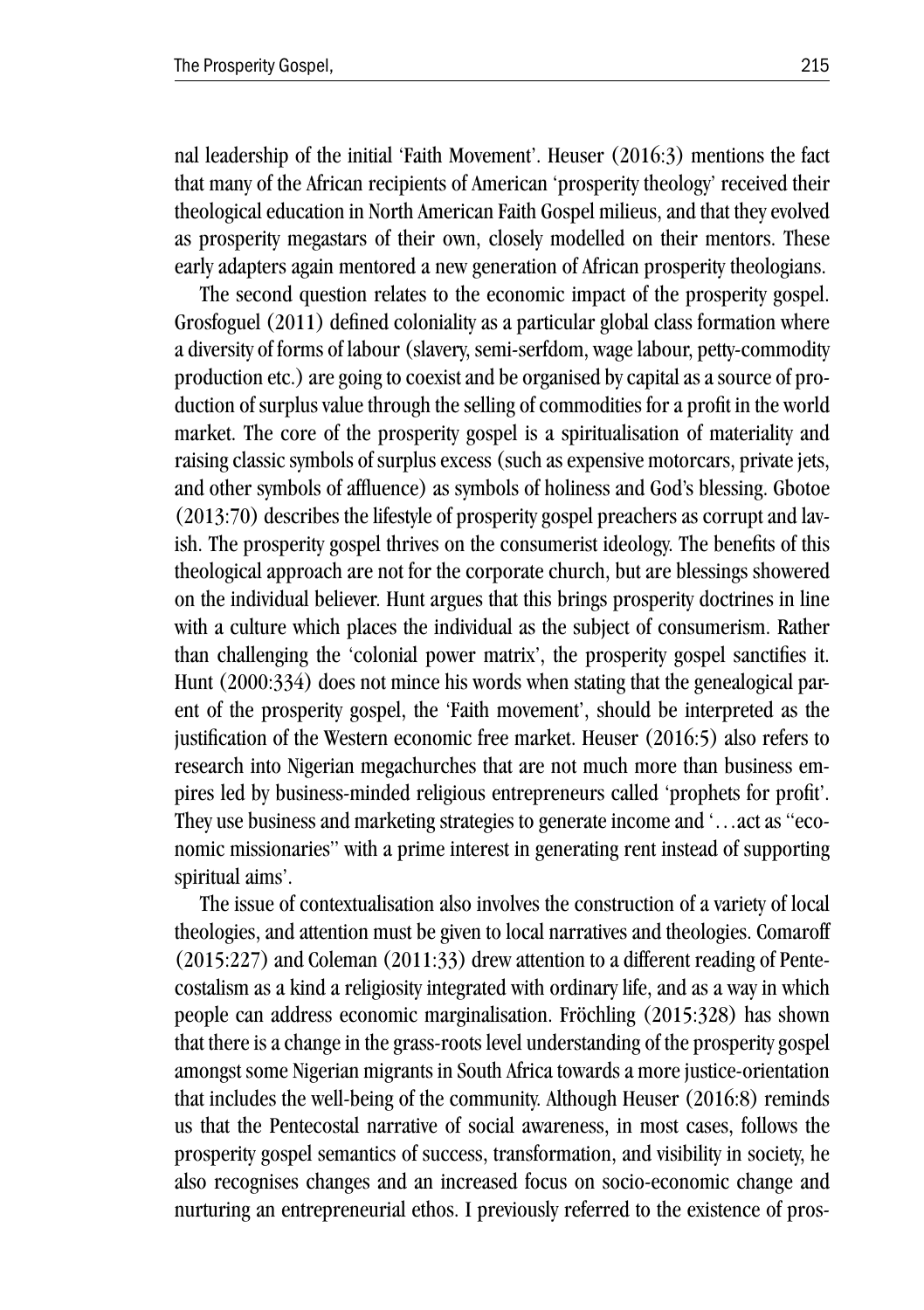perity churches with a strong focus on local communities and marginalised people – churches that succeeded in changing the outlook of members towards economic challenges, and assisted in empowering its membership to take responsibility for their own lives and future. Wepener and Swart (2017) showed that aspects of prosperity gospel became, in practise, a kind of bonding social capital that represents a critically important part of the fight against poverty.<sup>4</sup>

In conclusion – one must heed the warning by Heuser (2016:7) and Drønen (2015:263) that the debate on the connection between Pentecostal techniques of personal transformation and empowerment for social changes is still open and growing.

The third question relates to the broader approach to liberation and transformation. Grosfoguel (2011) argues for the '…broader transformation of the sexual, gender, spiritual, epistemic, economic, political, linguistic, aesthetic, pedagogical and racial hierarchies of the "modern/colonial western-centric Christian-centric capitalist/patriarchal world-system"'. It is beyond the scope of this paper to address all the wide-ranging issues today, but if one looks at the sexual and gender debate in Africa, especially in terms of same-sex relations, it seems as if the myriad of churches that can broadly be categorised as part of the prosperity gospel, continue the fundamentalist approaches of North American Pentecostalism. But the prosperity gospel also plays into this issue in a paradoxical way – Gbote and Kgatla (2014:5) argue that the ineffectiveness of the state to provide basic services in certain African contexts makes '…the prosperity theology seem as true liberation'. Church members in the prosperity gospel movement look up to their spiritual leaders as liberators and hope-givers.

#### 8. Conclusion

The prosperity gospel represents one of the most interesting challenges to missiologists. The discourses on the Africanisation of theology and, more specifically, Missiology, will have to attend to the paradoxical influence of the prosperity gospel. On the one hand, it represents much of the global Eurocentric (and especially North American) influences attacked by the decolonial discourse. This researched showed how the prosperity gospel abducted the missionary imagination of many churches in Africa and replaced it with a materialistic and consumerist orientation. On the other hand, local expressions of prosperity churches, and the way in which these churches embrace marginalised peoples and are contextually sensitive, might

Wepener and Swart (2017):'Communities that succeed in generating a high level of social capital, are, in many cases, communities successful in co-operation. They are able to provide in material needs and to open better opportunities for people.'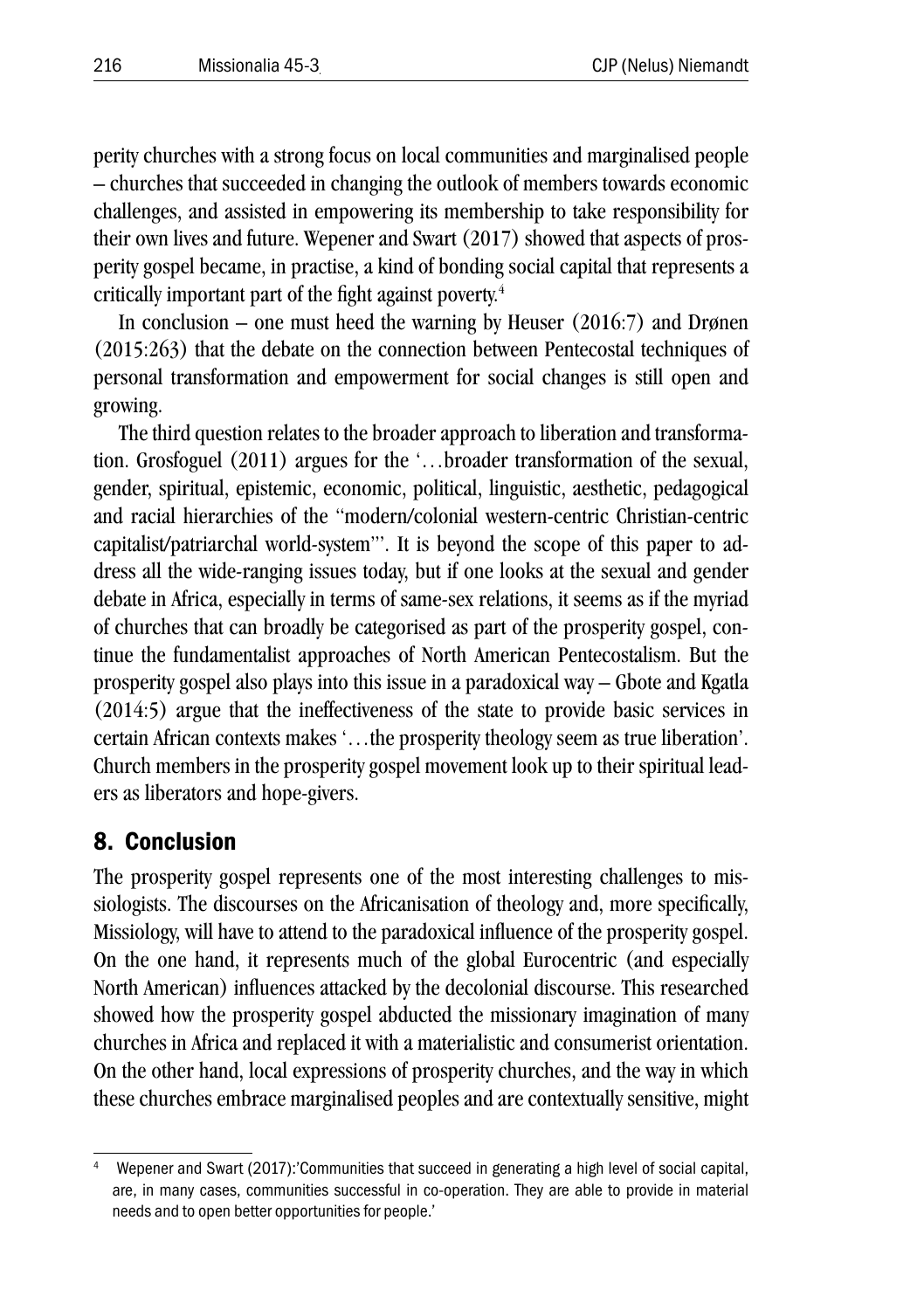just lead to a particular form of African Pentecostalism that will, by itself, deconstruct the coloniality debate and add exciting dimensions to the debate.

## **Bibliography**

- Bevans, Stephen & Schroeder, Roger, 2004, *Constants in context: A Theology of mission for today*, Orbis, Maryknoll.
- Biehl, Michael, 2015, 'To prosper and be blessed: prosperity, wealth and "life in abundance" in ecumenical debate' in Andreas Heuser (ed.), *Pastures of plenty: Tracing religioscapes of the prosperity gospel in Africa and beyond*, pp. 131–145, Peter Lang, Frankfurt.
- Bosch, David, 1992, *Transforming Mission,* Orbis, Maryknoll.
- Bujo, Bénézet, 1992, *African theology in its social context,* Orbis, Maryknoll.
- Coleman, S., 2011, 'Prosperity unbound? Debating the "Sacrificial Economy"', in L. Obadia & D. Wood (eds.), *The economics of religion: Anthropological approaches*, pp. 23–45, Bingley, Emerald.
- Comaroff, Jean, 2015, 'Pentecostalism, "Post-Secularism", and the politics of affect in Africa and beyond', in M. Lindhardt (ed.), *Pentecostalism in Africa: Presence and impact of Pneumatic Christianity in postcolonial societies*, pp. 220–247, Brill, Leiden.
- Commission for the Promotion and Protection of the Rights of Cultural, Religious and Linguistic Communities (CRL Rights Commission), 2015, accessed from http://www.crlcommission.org.za/ on 10 Jan. 2017.
- Commission for the Promotion and Protection of the Rights of Cultural, Religious and Linguistic Communities (CRL Rights Commission), 2016, *CRL Rights Commission's preliminary report of the hearings on commercialisation of religion and abuse of people's belief systems*, CRL Rights Commission, Johannesburg.
- Drønen, Tomas S., 2015, '"Now I dress well. Now I work hard" Pentecostalism, prosperity, and economic development in Cameroon', in A. Heuser (ed.), *Pastures of plenty: Tracing religio-scapes of the prosperity gospel in Africa and beyond*, pp. 249–263, Lang, Frankfurt.
- Fröchling, Drea, 2015, 'Between gutter and Gucci, Boss and *Botho:* a relocation of the "Prosperity Gospel" by Nigerian Pentecostal Christians in Soweto, South Africa' in Andreas Heuser (ed.), *Pastures of plenty: Tracing religio-scapes of the prosperity gospel in Africa and beyond*, pp. 326–338, Peter Lang, Frankfurt.
- Gbotoe, Eric Z.M., 2013. 'Commercialized Gospel: a missiological assessment of Prosperity Gospel', M.A. (Theology) Dissertation, University of Pretoria, Pretoria. Accessed from http://www.repository.up.ac.za/handle/2263/40347 on 9 February 2017.
- Gbote<sup>5</sup>, Eric Z.M. & Kgatla, S. Thias, 2014, 'Prosperity gospel: A missiological assessment', *HTS Teologiese Studies/ Theological Studies* 70(1), Art. #2105, DOI: 10.4102/hts. v70i1.2105.

The author is incorrectly indicated as Gbote, but research into original sources showed his surname to be Gbotoe.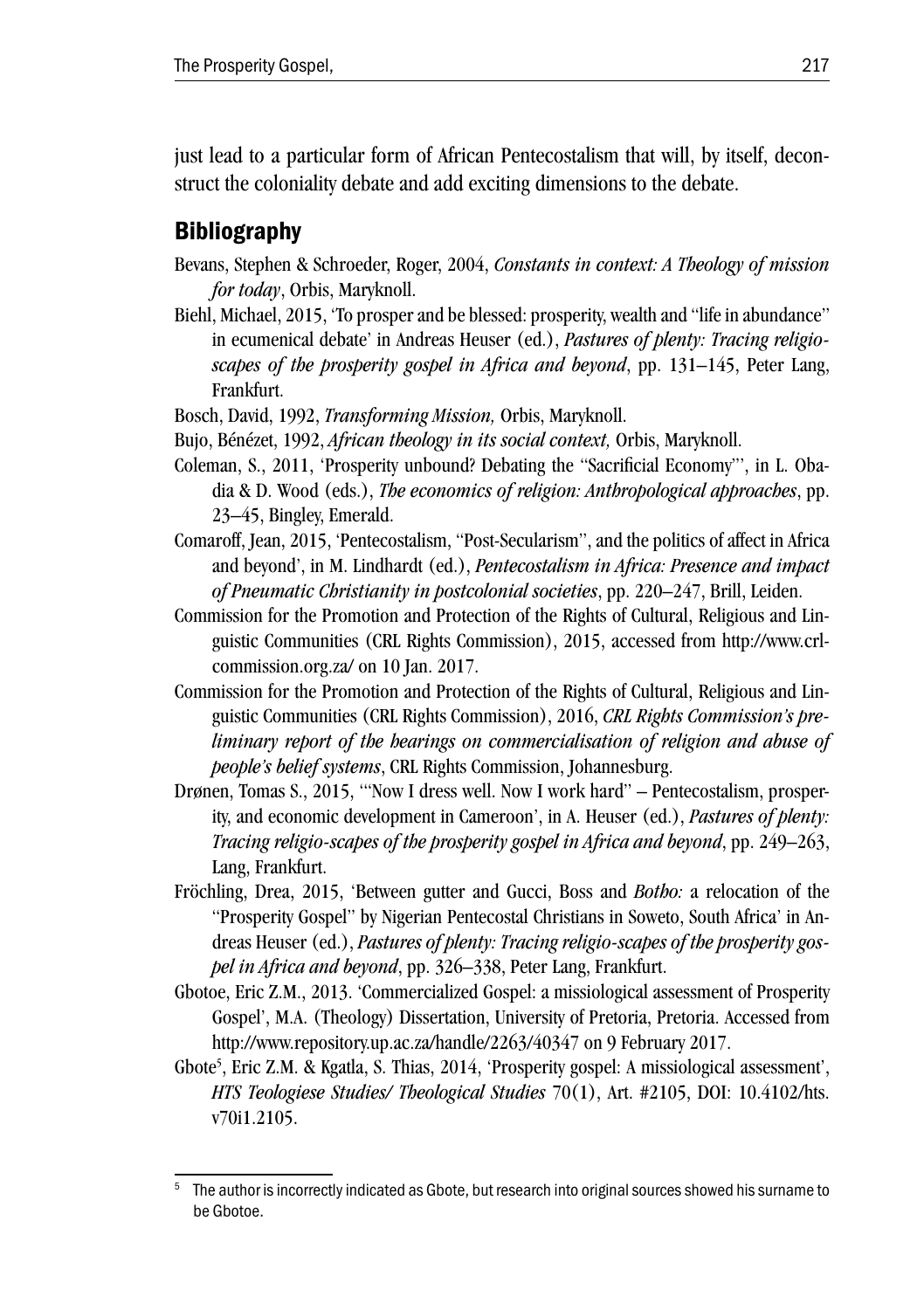- Grossfoguel, Ramon, 2011, 'Decolonizing post-colonial studies and paradigms of political economy: Transmodernity, decolonial thinking, and global coloniality', *Transmodernity: Journal of Peripheral Cultural Production of the Luso-Hispanic World 1(1): 37.*
- Hendriks, H. Jurgens, 2004, *Studying congregations in Africa*, Lux Verbi BM, Wellington.
- Heuser, Andreas, 2016, 'Charting African prosperity gospel economies'*, HTS Teologiese Studies/Theological Studies 72(1),* Art. #3823, DOI: 10.4102/hts.v72i1.3823.
- Heuser, Andreas, 2015, 'Religio-scapes of the prosperity gospel: An introduction' in Andreas Heuser (ed.), *Pastures of plenty: tracing religio-scapes of the prosperity gospel in Africa and beyond*, pp. 15–30, Peter Lang, Frankfurt.
- Hunt, Stephen, 2000, '"Winning ways": Globalisation and the impact of the health and wealth gospel', *Journal of Contemporary Religion* 15(3): 331–347.
- Keum, Jooseop (ed.), 2013, *Together towards life: Mission and evangelism in changing landscapes, with a practical guide*, WCC Publications, Geneva.
- Köhrsen, Jens, 2015, 'Pentecostal improvement strategies: a comparative reading on African and South American Pentecostalism', in Andreas Heuser (ed.), *Pastures of plenty: tracing religio-scapes of the prosperity gospel in Africa and beyond*, pp. 49–64, Peter Lang, Frankfurt.
- Küster, Volker, 2016. 'From Contextualization to Glocalization. Intercultural Theology and Postcolonial Critique', *Exchange* 45:203-226.
- Kwakye, Abraham Nana Opare, 2015, 'Encountering "prosperity" gospel in nineteenth century Gold Coast: Indigenous perceptions of Western missionary societies', in Andreas Heuser (ed.), *Pastures of plenty: tracing religio-scapes of the prosperity gospel in Africa and beyond*, pp. 217–228, Peter Lang, Frankfurt.
- Lausanne III., 2011, 'Cape Town Commitment', Lausanne III International Congress on World Evangelization, Cape Town, 16–25 October 2010.
- Mail & Guardian, 2015, *Who gets to hold a society's moral authority?* Accessed from http://mg.co.za/article/2015-02-19-who-gets-to-hold-a-societys-moral-authority on 11 Jan. 2017.
- Pew Research Centre, 2010, *Tolerance and tension: Islam and Christianity in Sub-Saharan Africa,* Pew Forum on Religion & Public Life, accessed from http://www.pewforum. org/2010/04/15/executive-summary-islam-and-christianity-in-sub-saharan-africa/ on 10 Jan. 2017.
- Quijano, Aníbal, 2007, 'Coloniality and modernity/rationality', *Cultural Studies* 21(2&3): 168–178.
- Quijano, Aníbal, 2000, 'Coloniality of power, Eurocentrism, and Latin America*', Nepantla: Views from South* 1(3): 533–580.
- Sanneh, Lamin, 1989, *Translating the message: The missionary impact on culture*, Orbis, Maryknoll.
- Star, 2016, 'Not possible to be religious and racist', 26 April 2016, accessed from http:// www.iol.co.za/the-star/not-possible-to-be-religious-and-racist-2014589 on 11th Jan. 2017.
- Tahaafe-Williams, Katalina, 2016, 'Contextualisation' in Kenneth Ross, Jooseop Keum, Kyriaki Avtzi and Rodercik Hewitt (eds.), *Ecumenical Missiology. Changing landscapes*